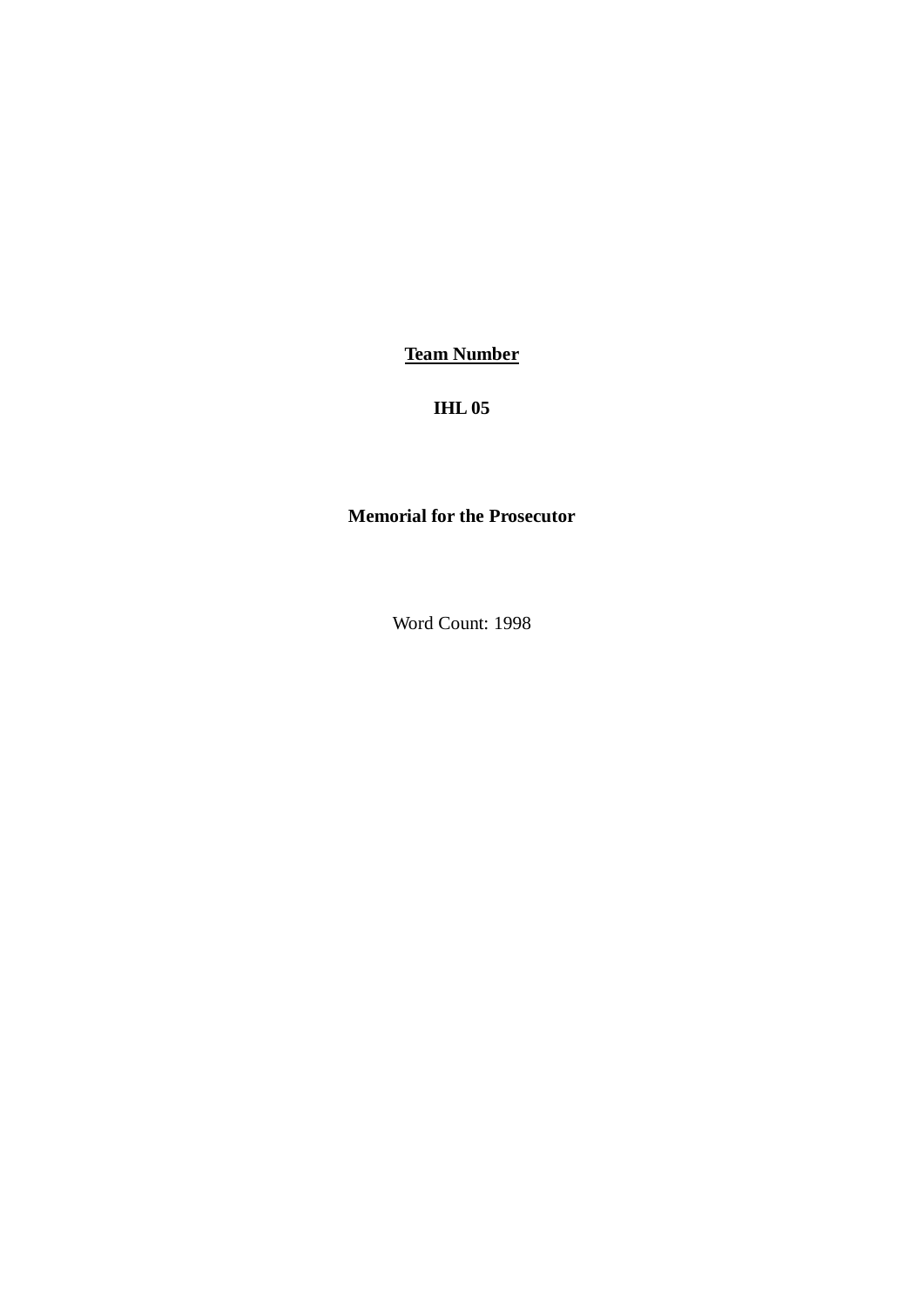# **I. NATURE OF THE CONFLICT**

Non-international armed conflicts are armed conflicts between a State, on the one hand, and one or more non-State armed groups, on the other.<sup>1</sup> On 1 May 2014, His Excellency Shaddam II who represented the Kingdom of Ravis announced an official ground and air operation by the Raveen Imperial Forces to put down the militia called True Freman Resistance Army (TFRA).<sup>2</sup> It revealed that the hostilities reached a minimum level of intensity. TFRA was under a certain command structure and have the capacity to sustain military operations, and they possessed organized armed forces. The conflict in the present case is non-international in nature<sup>3</sup> and does not involve the resort to armed force between two or more States.

# **II. CHARGES**

# **A. Kynes Should Be Tried for the War Crime under Article 8(2)(e)(i) of the Rome Statute.**

# <span id="page-1-0"></span>*1. Substantive Elements*

"The civilian population and individual civilians shall enjoy general protection against the dangers arising from military operations",<sup>4</sup> and such protection should be afforded to civilians unless and for such time as they take a direct part in hostilities."<sup>5</sup> On 15 January 2015, the TFRA downed two tanker aircrafts, killing all 14 crew members onboard. Those members were pilots from the Caladan Airforce, providing air-to-air refueling of the drones to keep them in almost constant circulation. They were not members of the armed forces of the Raveen Imperial Airforce and were only contracted to undertake the task of refueling. They should not be considered as combatants. Even if the TFRA had doubt if the crew on the tank were civilian,

<sup>&</sup>lt;sup>1</sup> Common Article 3 to the Geneva Conventions of 1949.

<sup>2</sup> Statement of Agreed Fact, ¶ 10 [hereinafter Facts].

<sup>3</sup> Tadić, Case No. IT-94-1-T, Judgment, ¶ 562 (May 7, 1997).

<sup>4</sup> Protocol Additional to the Geneva Conventions of 12 August 1949, and Relating to the Protection of Victims of Non-International Armed Conflicts art. 13(1), June 8, 1977, 1125 U.N.T.S. 609 [hereinafter Additional Protocol II].

<sup>5</sup> *Id.* art. 13(3)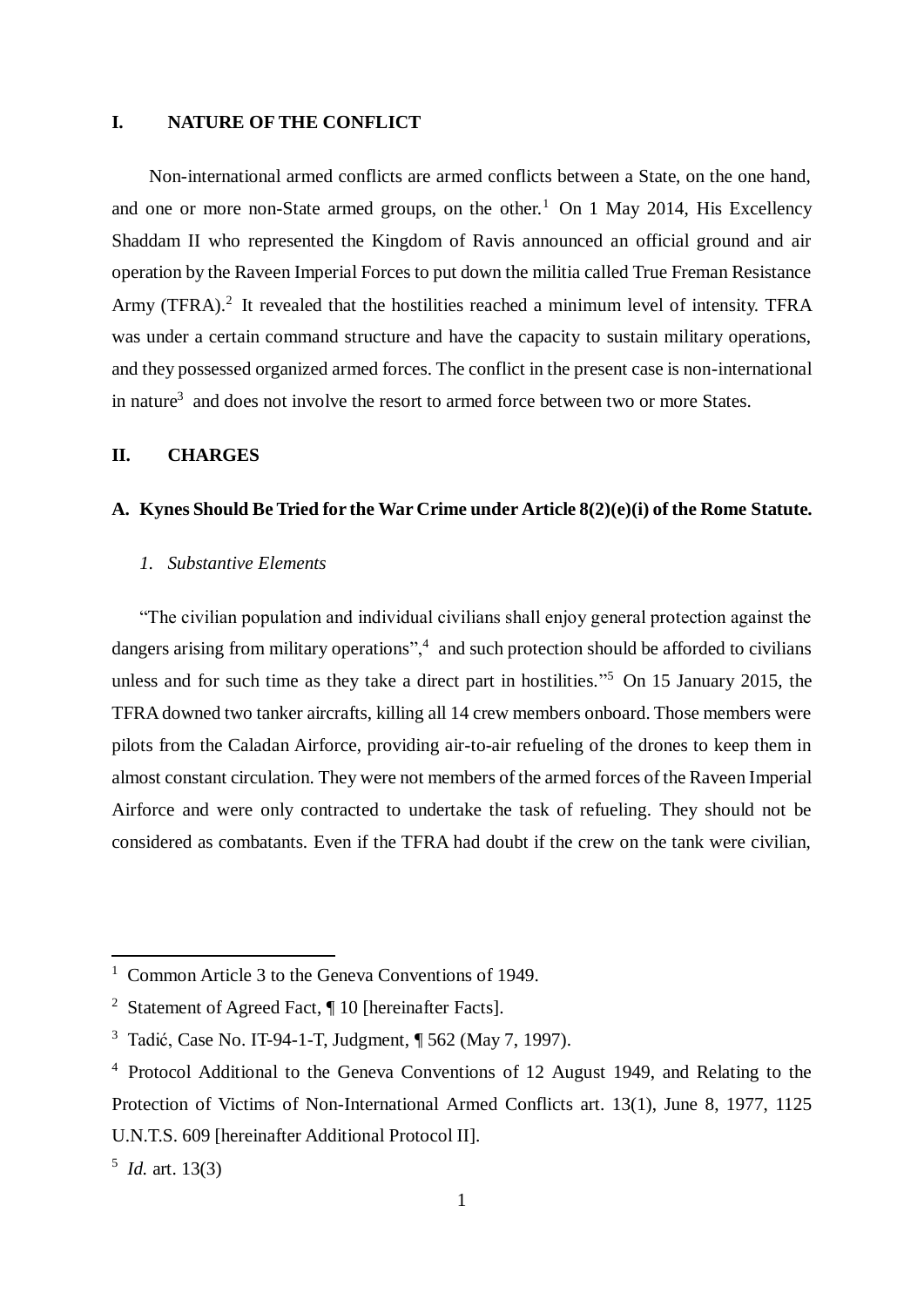<span id="page-2-0"></span>they should nevertheless consider the crew civilians.<sup>6</sup>

The defendant might argue that the crew were combatants, not civilians. Yet, they were pilots from the Caladan Airforce, not the Raveen Airforce, but the Caladan Airforce. By definition, $\frac{7}{1}$  they should not be considered as combatants and whether those pilots during the time of the attack, enjoyed civilian protection depends on whether they took direct part in hostilities. In order for an act to qualify as direct participation, there must be a sufficiently close causal relation between the act and the resulting harm."<sup>8</sup> Those pilots refueled the drones, which were used to detections, not for launching attacks. Therefore, the crew onboard the tanker aircrafts should be considered civilians who did not take a direct part in hostilities, and the TFRA's attacks against them were in violation of Article  $8(2)(e)(i)$  of the Rome Statute.<sup>9</sup>

### *2. Criminal Responsibility*

Kynes should be held criminally liable if he ordered, solicited or induced the commission of occurrences or attempts of crimes within the jurisdiction of the court.<sup>10</sup> As the leader of the largest TFRA units, Kynes had the power of ordering and controlling military operations in the movements. On 2 August 2014, Kynes sent a picture with his foot on a downed Ravis drone to members of the Red Eagles. This amounted to clear order to his subordinates specifying the target of the attacks. The picture which later surfaced with him standing over two dead men in Raveen Imperial Forces uniforms further demonstrated his connection with the foreign fighters as well as his knowledge of their actions.

Accordingly, Kynes should be tried for the War crime under Article  $8(2)(e)(i)$  on the basis of Article 25(3)(b) of the Rome Statute.

<sup>6</sup> Protocol Additional to the Geneva Conventions of 12 August 1949, and relating to the Protection of Victims of International Armed Conflicts art. 50(1), June 8, 1977, 1125 U.N.T.S. 3 [hereinafter Additional Protocol I].

<sup>7</sup> *Id.*

<sup>8</sup> *Id.*

<sup>&</sup>lt;sup>9</sup> Rome Statute of the International Criminal Court art. 8(2)(e)(i), Sept. 8, 1954, 209 U.N.T.S. 28.

 $10$  *Id.* art. 25(3)(b).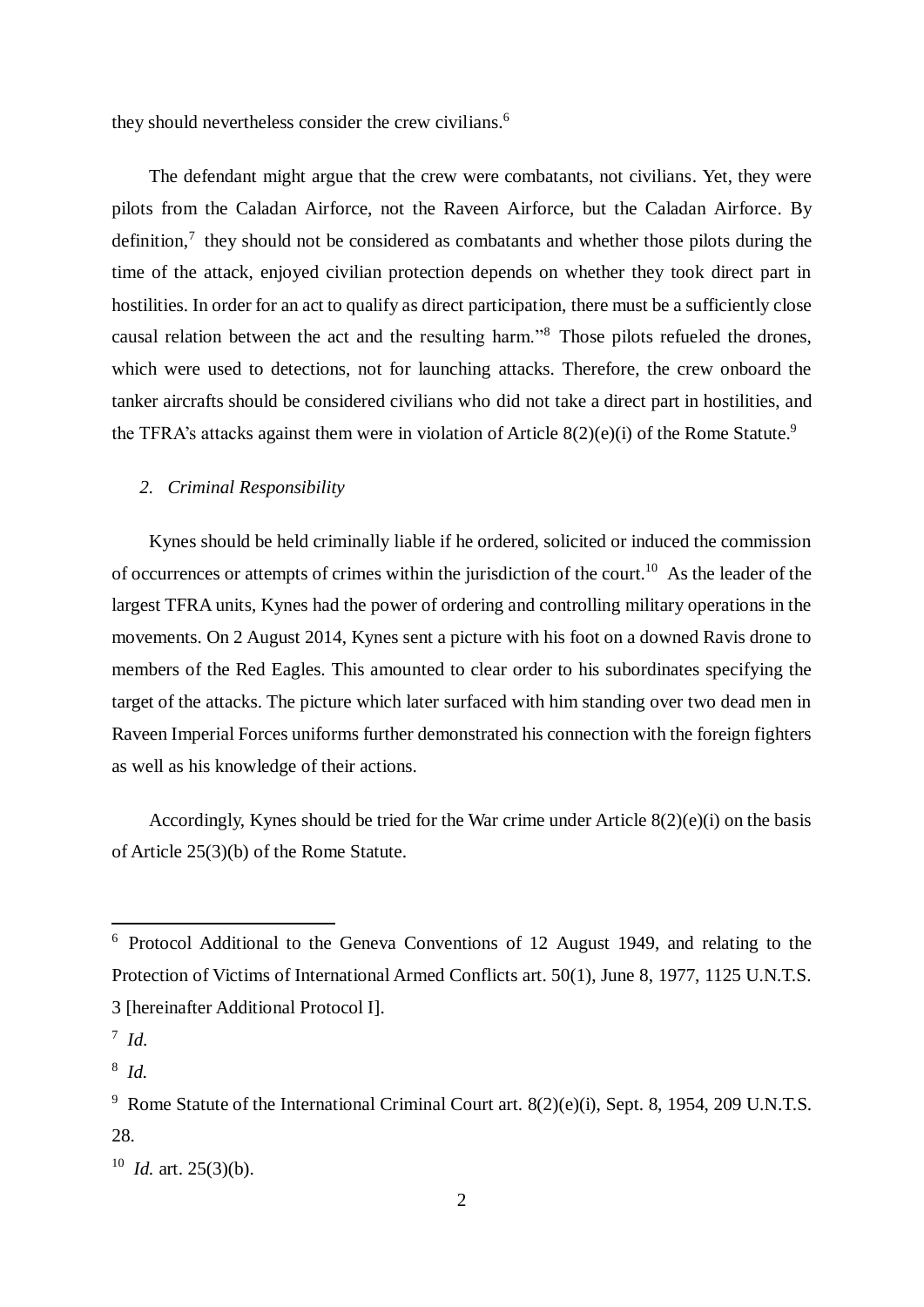# **B. Kynes Should Be Tried for the War** C**rime under Article 8(2)(e)(ii) of the Rome Statute.**

#### *1. Substantive Elements*

According to Article  $8(2)(e)(ii)$  of the Rome Statute, "intentionally directing attacks against medical units and transport, and personnel using the distinctive emblems of the Geneva Conventions" is prohibited. The distinctive emblem should be displayed by medical personnel, and it cannot be used improperly.<sup>11</sup> The term "medical personnel" refers "military or civilian persons who have been formally assigned by a party to a conflict to one of the following purposes: (1) medical purposes strict purpose, the search for, collection, transportation, diagnosis or treatment of the wounded, sick and shipwrecked; (2) the operation or administration of medical units or transports."<sup>12</sup> The red cross, red crescent, and red crystal are the distinctive emblems that can be used.<sup>13</sup> Although the three emblems were adopted at different points in time by the international community, all have been widely recognized.<sup>14</sup>

RIF medical officers evidently met the definition of medical personnel. First, RIF medical personnel were part of Raveen Imperial Force.<sup>15</sup> Second, besides refining go-pills, treating the soldiers with anaphylactic reaction is part of duty of RIF medical officers.<sup>16</sup> The Defendant might argue that the RIF medical officers in question exceeded their humanitarian duties and undertook acts harmful to the TFRA. However, these medical officers were performing their assigned duties and prescribed medicines that were non-addictive and at most caused mild side effects.<sup>17</sup> Thus, RIF medical officers should regard as medical personnel.

<sup>11</sup> Additional Protocol II, *supra* note [4,](#page-1-0) art. 12.

<sup>12</sup> Additional Protocol I, *supra* note [6,](#page-2-0) arts. 8(c), 8(e).

 $13$  Geneva Convention for the Amelioration of the Condition of the Wounded and Sick in Armed Forces in the Field art. 38, Aug. 12, 1949, 75 U.N.T.S. 31 [hereinafter Geneva Convention I]; Protocol Additional to the Geneva Conventions of 12 August 1949, and relating to the Adoption of an Additional Distinctive Emblem art. 2, Dec. 8, 2005, 2404 U.N.T.S. 261.

<sup>14</sup> E.g. Germany's Soldiers' Manual (2006).

<sup>15</sup> Additional Protocol I, *supra* note [6,](#page-2-0) art. 8(c)(1).

<sup>16</sup> Facts, ¶¶ 17, 19.

<sup>&</sup>lt;sup>17</sup> Facts, ¶ 19.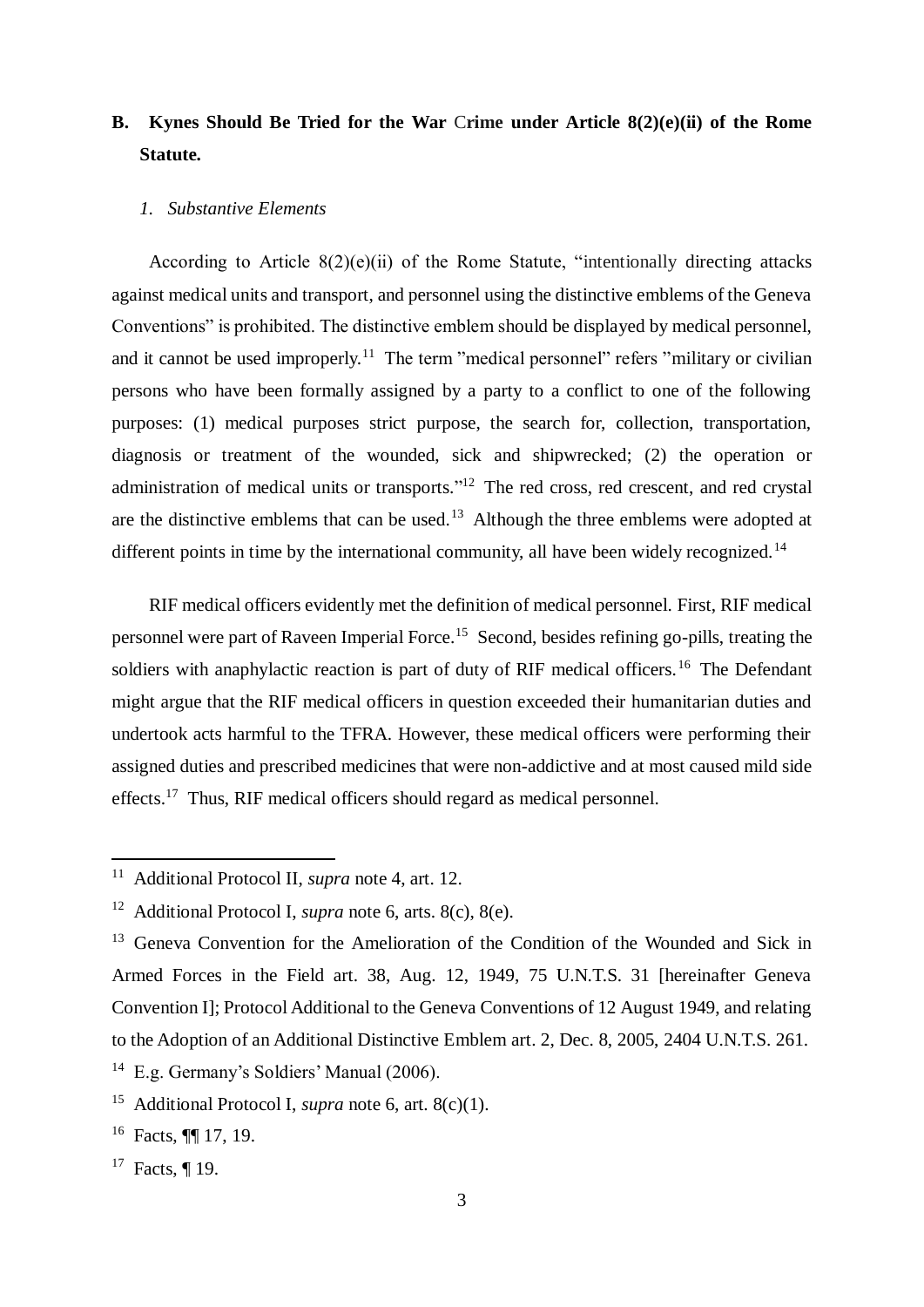The TFRA directly attacked RIF medical officers with the red crystal,<sup>18</sup> killing to 25 in the period of "Operation Desert Tempest".<sup>19</sup> Although the Kingdom of Ravis has not ratified Additional Protocol III concerning use of the red crystal,<sup>20</sup> protection afforded to medical personnel displaying such emblems should still be applied to the RIF medical officers for humanitarian reasons.<sup>21</sup>

#### *2. Criminal Responsibility*

According to Article25(3)(b) of the Rome Statute, Kynes should be held criminally liable if he induces the commission of occurrences or attempts of crimes within the jurisdiction of the court. Inducing a crime means, to influence another person to commit a crime.<sup>22</sup> As the leader of the largest TFRA units,  $23$  Kynes must understand he exerted significant influence inside the TFRA. Each of his behavior could inspire or be emulated by members.

However, Kynes still warned the medical officers to give up the practices or they will pay in a phone interview broadcast on 17 November  $2015<sup>24</sup>$ . Such inflammatory remarks were sufficient to induce the members to direct attacks against the RIF medical personnel. After the TFRA had claimed responsibility for the first killing, Kynes's tolerance of such crimes would only further fuel the members' attack. Accordingly, Liet Kynes should be tried for the war crime under Article 8(2)(e)(ii) on the basis of Article 25(3)(b) of the Rome Statute.

# **C. Kynes Should Be Tried for the War** C**rime under Article 8(2)(e)(vii) of the Rome Statute.**

## *1. Substantive Elements*

Article 8(2)(e)(vii) prohibits Conscripting or enlisting children under the age of fifteen

<sup>18</sup> Facts, ¶ 18.

<sup>19</sup> Facts, ¶ 22.

<sup>20</sup> Annex II to the Statement of Agreed Facts.

<sup>21</sup> JEAN-MARIE HENCKAERTS & LOUISE DOSWALD-BECK, *supra* note7, at 79-86 (Rule25).

<sup>&</sup>lt;sup>22</sup> Gbagbo, Case No. ICC-02/11-01/11, Decision on the Confirmation of Charges,  $\P$  243 (June 12, 2014)

<sup>&</sup>lt;sup>23</sup> Facts,  $\P$  6.

<sup>&</sup>lt;sup>24</sup> Facts,  $\P$  21.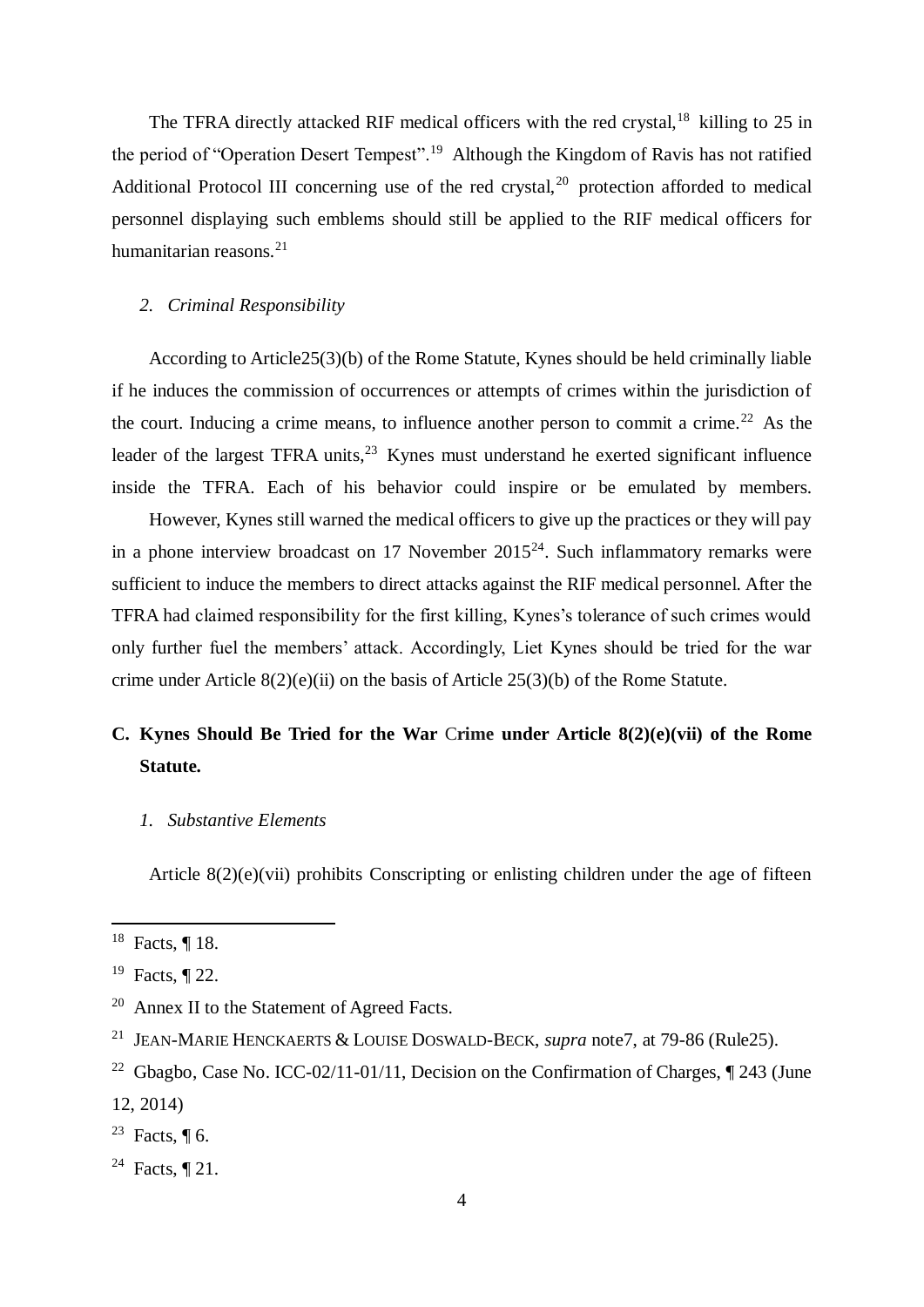years into armed forces or groups or using them to participate actively in hostilities. *Fi*rst and foremost, children must not be recruited into armed forces or armed groups.<sup>25</sup>The term "recruitment" differs from "enlisting and conscripting." The latter also prohibits accepting voluntary enlistment.<sup>26</sup> The commission of the crime of enlisting or conscripting children under the age of fifteen years continues as long as the children remain in the armed groups or forces.<sup>27</sup> One worker was quoted as saying: "I'm going to join the TFRA soon."<sup>28</sup> It might seem that these children were not "forced" to join the TFRA. Nonetheless, taking into consideration the conditions of the mines and the *salusa*, the only real options for many children was crime or the TFRA.<sup>29</sup> Under these circumstances, these young children should be deemed as "being conscripted or enlisted" to join the Red Eagles.

With the regard to the element "participate actively in hostilities," the children should participated in combat-related activities.<sup>30</sup>In the footage published by a TFRA member, there was a group of young boys participated in the preparation of the Raveen Eagle attack which is obviously the combat-related activities.<sup>31</sup>Thus, the requisite element is met.

With regard to the element the perpetrator "knew or should have known" that such persons were under the age of 15, the recklessness test should be adopted. Even if Kynes stated that he had made all his commanders inspect everyone's documentation,  $32$  he still had the duty to check regularly and carefully to ensure that the identification documents were not falsifing since they were extremely easy to forge.<sup>33</sup> Failure to undertake such inspections demonstrated

<sup>28</sup> Facts, ¶ 27.

<sup>29</sup> *Id.* ¶ 28.

- <sup>32</sup> *Id.* ¶ 30.
- <sup>33</sup> *Id.* ¶ 26.

<sup>25</sup> JEAN-MARIE HENCKAERTS & LOUISE DOSWALD-BECK, *supra* note7, at 482 (Rule 136).

<sup>&</sup>lt;sup>26</sup> ICRC, Commentary on the Additional Protocols of 8 June 1977 to the Geneva Conventions of 12 August 1949 1380, 1391-93 (Sandoz, Swinarski & Zimmermann eds., 1986).

<sup>&</sup>lt;sup>27</sup> Lubanga, Case No. ICC-01/04-01/06, Decision on the Confirmation of Charges,  $\P$  248 (Jan. 29, 2007).

<sup>30</sup> Ntaganda, Case No. ICC-01/04-02/06, Decision on the Confirmation of Charges, ¶ 93 (June 14, 2014).

<sup>31</sup> Facts, ¶ 29.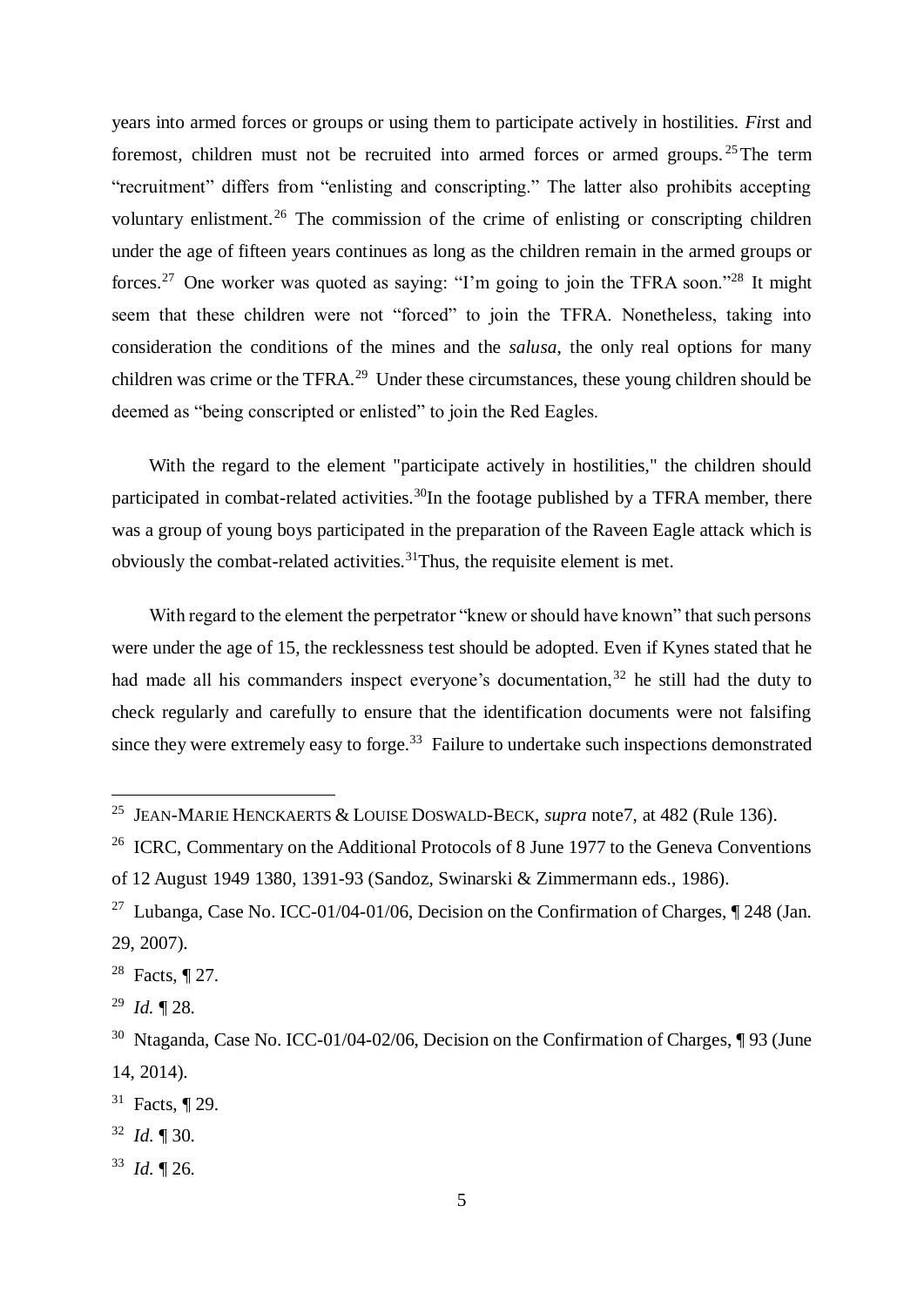recklessness on the part of the defendant and the commanders, showing that they should have known that the individuals were under the age of 15, fulfilling the subjective elements of this crime.

## 2.*Criminal Responsibility*

 Article 28(a) of the Rome Statute imposes criminal responsibility upon the commander who order the commission of the crime. The main factor in determining a position of command is the "actual possession of control over the actions of subordinates".<sup>34</sup>Commander has the obligation to ensure the prohibition against the use of children and to refrain from recruiting them into armed force.<sup>35</sup>The boys in the footage were distinguished with the adult soldiers, causing the human rights group to claim that TFRA used child soldiers.<sup>36</sup> Even the public knew that these individuals were children only by their behaviors or appearances. Obviously, Kynes did not fulfill the obligation to check the identification and he "should have known" the crime taking place.

 Kynes was formerly an outspoken and well-respected leader of the True Freman movement.<sup>37</sup> It reveal the "actual possession" and "effective control" of Kynes. Nonetheless, Kynes failed to take the necessary and reasonable measures to prevent such acts or to punish the perpetrators thereof.<sup>38</sup> Accordingly, Liet Kynes should be tried for the war crime under Article 8(2)(e)(vii) on the basis of Article 28(a) of the Rome Statute.

<sup>34</sup> Halilovic, Case No. IT-01-48-T, Judgment, ¶ 58 (Nov. 16, 2005).

<sup>&</sup>lt;sup>35</sup> Additional Protocol I, *supra* note [6,](#page-2-0) art. 77; JEAN-MARIE HENCKAERTS & LOUISE DOSWALD-BECK, *supra* note 7, at 501-05 (Rule 142).

<sup>36</sup> Facts, ¶ 27.

<sup>37</sup> *Id.* ¶ 6.

<sup>38</sup> Halilovic, Judgment, ¶ 64 (Nov. 16, 2005).